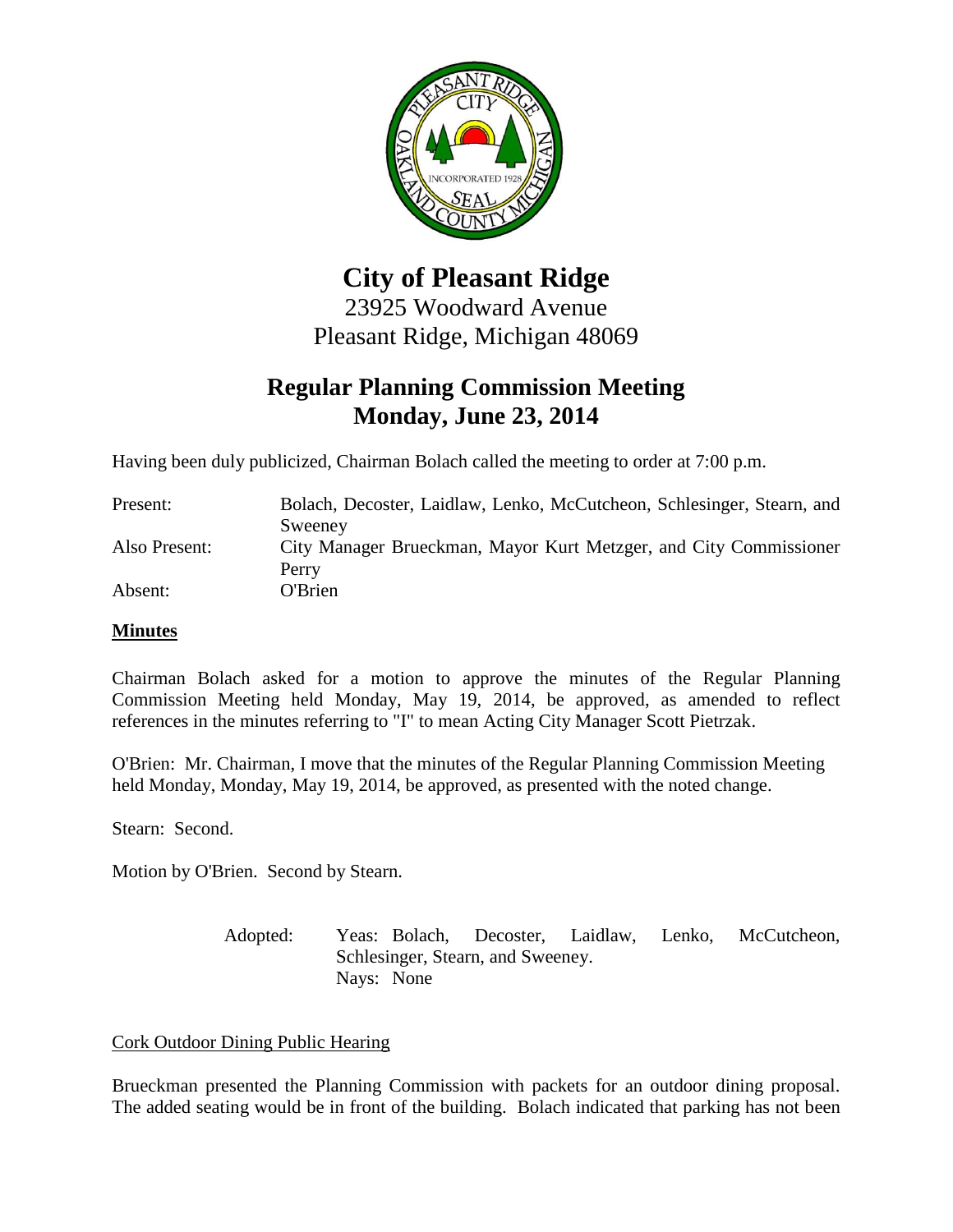addressed and that this must be done at some point. Approximately 24 seats would be added. It is possible that the added seats may not increase the parking strain as fewer patrons would seat inside if outdoor seating was available. Bolach mentioned the possiblility of a special use permit that could be reviewed annually and renewed. McCutcheon brought up that the retail portion of the restaurant no longer exists and that it has been converted to seating and that square footage usage needs to be reviewed as well. Brueckman added that a fence would be added between the building and the sidewalk. MDOT will not need to be involved. Resident Saket added that business seems to be down in the summer. He still thinks parking is still a concern.

### Master Plan

Iacoangeli and Brueckman have a meeting on 6/20/14. There needs to be a timeline for completions and it was decided that the entire Planning Commission would review the document rather than the subcommittee so that the process would move along more quickly. Brueckman suggested that any comments/changes be emailed to him.

### Accessory Dwelling Unit Ordinance

Brueckman asked for a status on the ADU discussions and if we are going to pursue changes. Bolach provided a brief history on this subcommittee. Sweeney thought that there were to be two versions that we would see and discuss. Iacoangeli was supposed to get back to the subcommittee. Bolach wants to see language and Sweeney suggested a meeting to review the options. Brueckman is going to send out an email to get this moving forward.

### City Manager Report

Brueckman want us to look at what we want to accomplish. He said we can review and get something more concrete in place at subsequent meetings.

### **Other Business**

Bolach wanted the plan/procedure for meeting attendance to be reviewed again. Meetings will not be cancelled as they have been in the past. The meetings will be set and then adjourned if there is not a quorum.

Brueckman wanted us to know that the Beautification Committee, after being inactive for some time, will now be resurrected. Historically, there has been one member from the Planning Commission. Laidlaw volunteered.

Stearn brought up the commission's recommendations for Woodward Avenue and mass transit and the development ready ordinance we have previously discussed. He mentioned that we formed joint committee with City Commission and that it has not moved forward. Brueckman thought that traffic studies and engineering needed to be brought into our discussions. Bolach things we need a written stance regardless of practicality. Metzger thought that we were going to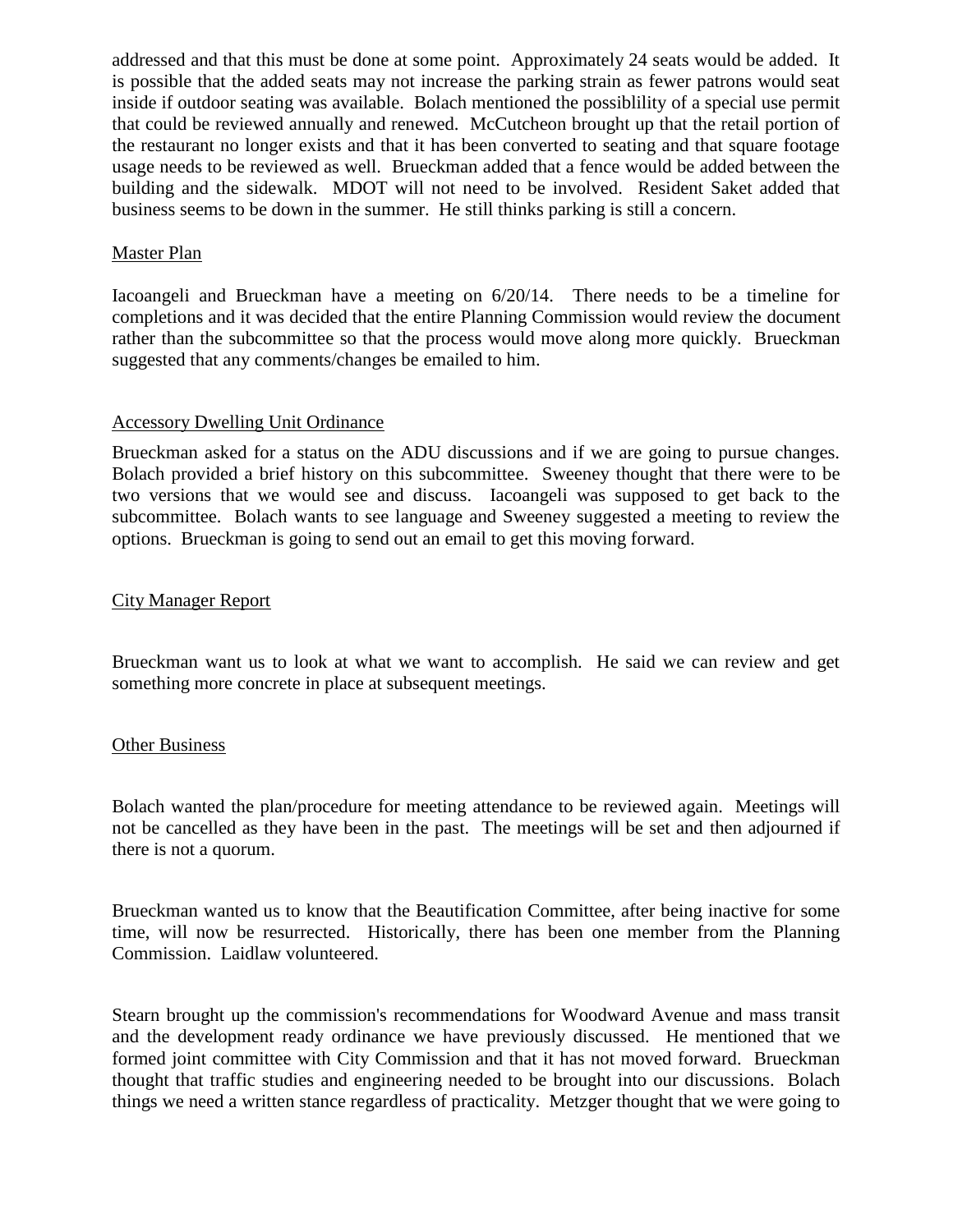put into the Master Plan detailed recommendations. Brueckman said we can develop going forward. Decoster said we can develop what we really want in the future, but that the Master Plan recommendation is fine as currently drafted.

With no further business Chairman Bolach asked for motion to adjourn. Motion by Stearn to adjourn. Second by Lenko. Chairman Bolach adjourned the meeting at 7:33 p.m.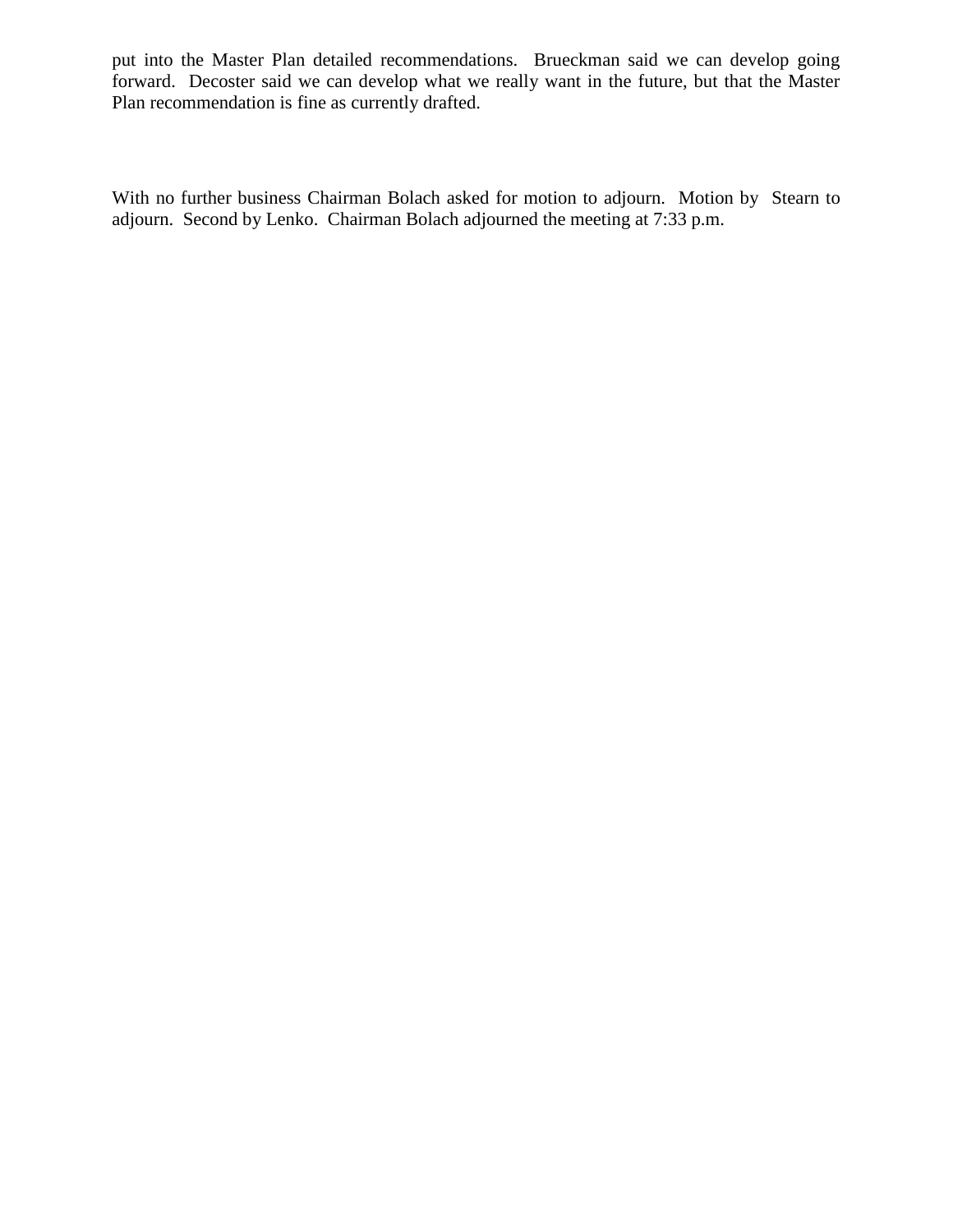

# **City of Pleasant Ridge**

23925 Woodward Avenue Pleasant Ridge, Michigan 48069

# **Regular Downtown Development Authority Meeting Monday, June 23, 2014**

Having been duly publicized, Chairman Bolach called the meeting to order at 7:34 p.m.

Present: Bolach, Decoster, Laidlaw, Lenko, McCutcheon, Schlesinger, Stearn, and Sweeney Also Present: City Manager Brueckman, Mayor Kurt Metzger, and City Commissioner Perry Absent: O'Brien

## **Minutes**

Chairman Bolach asked for a motion to approve the minutes of the Regular Downtown Development Authority Meeting held Monday, May 19, 2014, be approved, as amended to reflect references in the minutes referring to "I" to mean Acting City Manager Scott Pietrzak.

Decoster: Mr. Chairman, I move that the minutes of the Regular Downtown Development Authority Meeting held Monday, Monday, May 19, 2014, be approved, as presented with the noted change.

Lenko: Second.

Motion by Decoster. Second by Lenko.

Adopted: Yeas: Bolach, Decoster, Laidlaw, Lenko, McCutcheon, Schlesinger, Stearn, and Sweeney. Nays: None